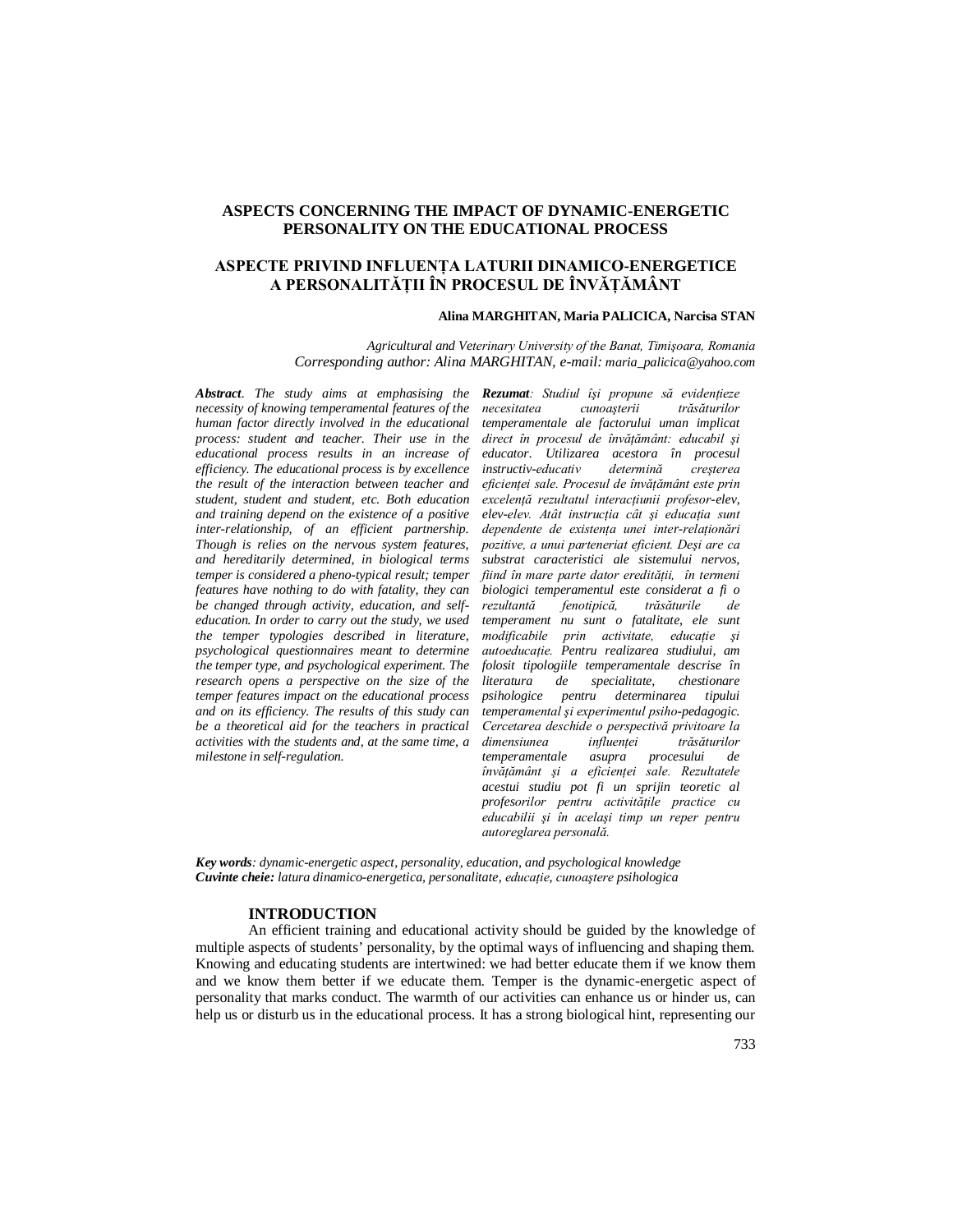individuality and it depends on our native heredity (the fundamental features of the nervous system) ant it is the most rebellious to education. Temper is present in our entire conduct through indices such as impressiveness (depth of feelings), impulsiveness (the sudden character of our experiences), tempo (the frequency of experiences per time unit), expressivity (in speaking, in writing), influencing the entire educational approach.

#### **MATERIAL AND METHOD**

The goal of the research is to determine the frequency of the different types of temper in order to know for sure the main trends in students' personality at the Agricultural and Veterinary University of the Banat in Timisoara, for an efficient educational interaction.

The objectives of the research are: to determine the share of classical temper types and to interpret the results thus obtained; to determine strong trends of students' personality and to interpret the results thus obtained.

The hypothesis of our research consisted of the supposition according to which, though there is a strong variability of the natures, some are more or less present, so that it is necessary to know this temper diversity from a group to another to approach education properly.

The research methods consisted in applying two psychological questionnaires together with observing.

1. The questionnaire to determine the classical temper types as suggested by Radu (1999) has 22 items pointing out the individual characteristics related to the force, the balance, and the mobility of the cortex upper nervous activity manifest through behaviour.

2. The PA questionnaire suggested by the author of the study concerning trends and strong personalities has 84 items and it concerns aspects of personality that can be ultimately be included among the 10 main aspects specified in the study, i.e.: demonstrativeness, hyperexactness, hyper-perseverance, lack of control, dystimy, cyclotimy, exultation, anxiety, and emotiveness. Each normal, health person has stronger trends to different psycho-behavioural manifestations as well as to certain types of psychophysical diseases. Knowing this as well as knowing the fact that the environment plays an important role in these trends turning into to pathological ones during the educational process, we should underline the important role of knowing and observing the different requirements of the students' personality in a differentiated and individualised educational system.

The sample was made up of 120 students of the Agricultural and Veterinary University of the Banat in Timisoara that attended courses of psychology of education within the Department for Training Teaching Staff.

Temper features have been known ever since Antiquity by Hippocrates and Galen, who tried to describe them and to explain the differences between temper types based on the different proportions of liquids in the human body. Upon application of the questionnaire to determine classical tempers, we got the following results:

*Sanguine temper* ranks third and second in our study. Sanguine temper, determined by the predominance of the blood, represents air and is inflamed, violent, and unstable as spring; educational demands for the sanguine type concern the valorising of scientific curiosity, avoiding shallowness, balancing logorrhoea trend, etc. After Remplien, among positive traits of the sanguine temper, we should mention optimism, sociability, activism, expressivity, open character, etc., while negative traits would be fluctuating and evenness if the feelings, weakness and instability of the feelings, instability, strong expressiveness, etc.

*Choleric temper* is determined by yellow bile and is the representative of fire; for educable choleric we need to educate patients, to avoid irritability, to control oneself verbally and from the point of view of the motility, etc. The choleric counts, among his positive traits,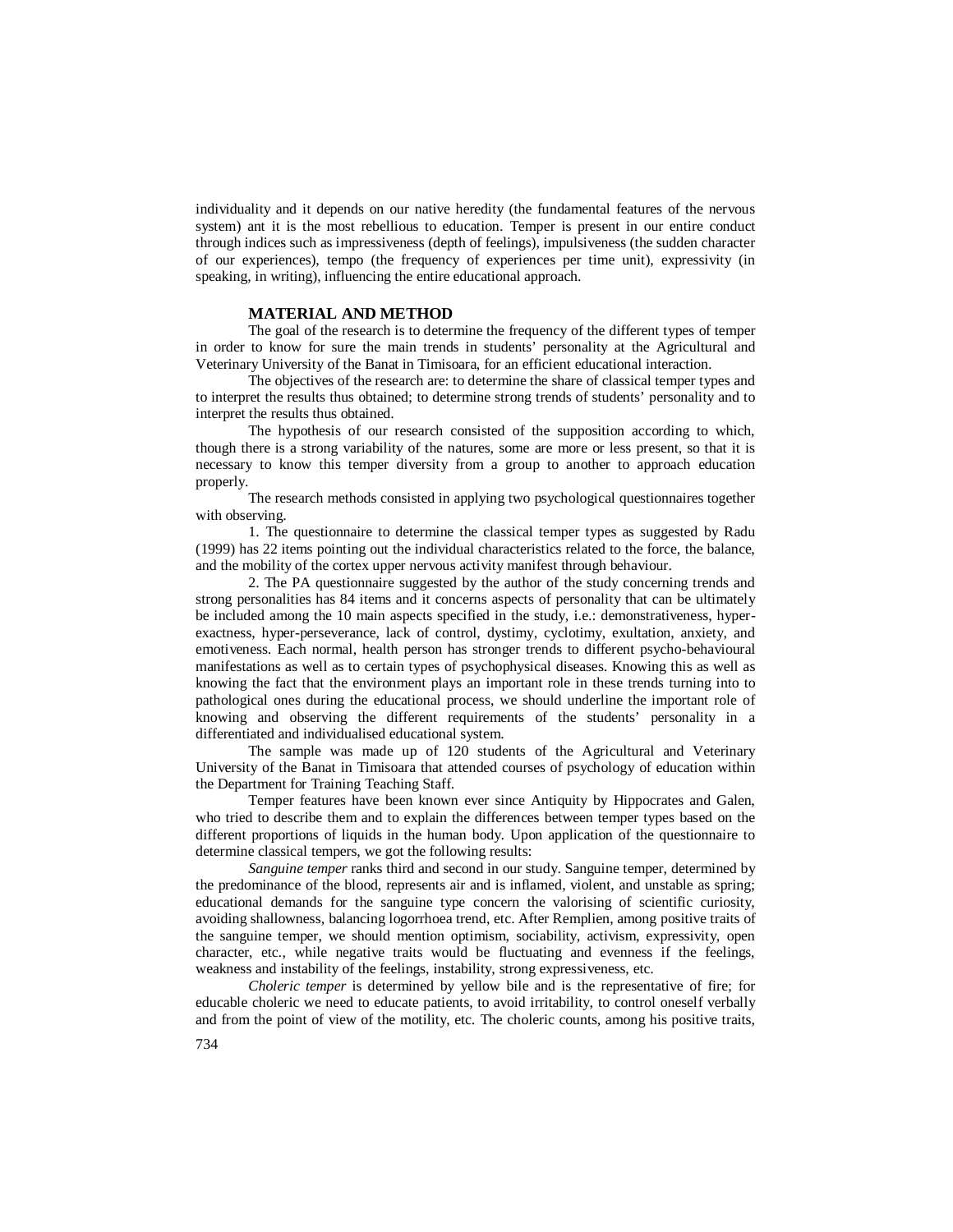richness and intensity of reactions, intensity of affective processes, the pleasure of facing difficulties, and strong volitive traits, while among his negative traits we should mention excitability, irritability, aggressiveness, fury, impatience, a tendency to be dominating, a tendency to disobey, etc. This kind of temper ranks  $2^{nd}$ .

*Phlegmatic temper*, determined by phlegm, represents water and, therefore, winter moisture. Phlegmatic students should be assigned homework to fit them i.e. that use their entire intellectual potential, that avoid laziness, etc. The positive traits of a phlegmatic are: balance, coolness, the tendency to be friendly, tolerance, patience, perseverance, strong volitive traits, etc., and the negative traits are lower reactivity and adaptability, poorer affective processes, the tendency to stereotypy, monotony, commodity, etc. This temper does not rank either one or two among the tested students' temper configuration.

The *melancholic temper* is determined by black bile and represents the earth and autumn. The student which is mainly melancholic need an enhancing, securing, and pleasant learning environment, the solving of failure situations as realistically as possible, openness towards the others, relativisation of seriousness, etc. The melancholic type has as positive traits seriousness application, submission, perseverance, etc., and as negative traits pessimism, lack of sociability, anxiety, sadness, the feeling of being inferior, low adaptability and mobility, poor reactivity, etc. In out study results (Table 1, Figure 1) show that most students have this dominant temper type.

*Table 1*

| Specification             | <b>Temper</b> |                 |                   |             |
|---------------------------|---------------|-----------------|-------------------|-------------|
|                           | Choleric      | <b>Sanguine</b> | <b>Phlegmatic</b> | Melancholic |
| <b>Predominant temper</b> | 16.66         | 40              | 3.33              | 46.66       |
| 2 <sup>nd</sup><br>place  | 40            | 33.3            | 26.66             | 26.66       |
| 3 <sup>rd</sup><br>place  | 30            | 26.66           | 40                | 16.66       |
| 4 <sup>th</sup> place     | 13.33         |                 | 30                | 10          |
| Total                     | 100%          | 100%            | 100%              | 100%        |

The dominant temper type



Figure 1. Classical temper types predominant in the sample

Most people have a combination of behavioural traits, of which some are dominant. No matter how educated, an individual uncovers his true temper in limit situations. However, no matter the type of temper characteristic to each individual, it is important to know that all the types are productive and, last but not least, educable. Teachers should rely in their activity on the traits of each temper, using the positive traits of each of them and avoiding developing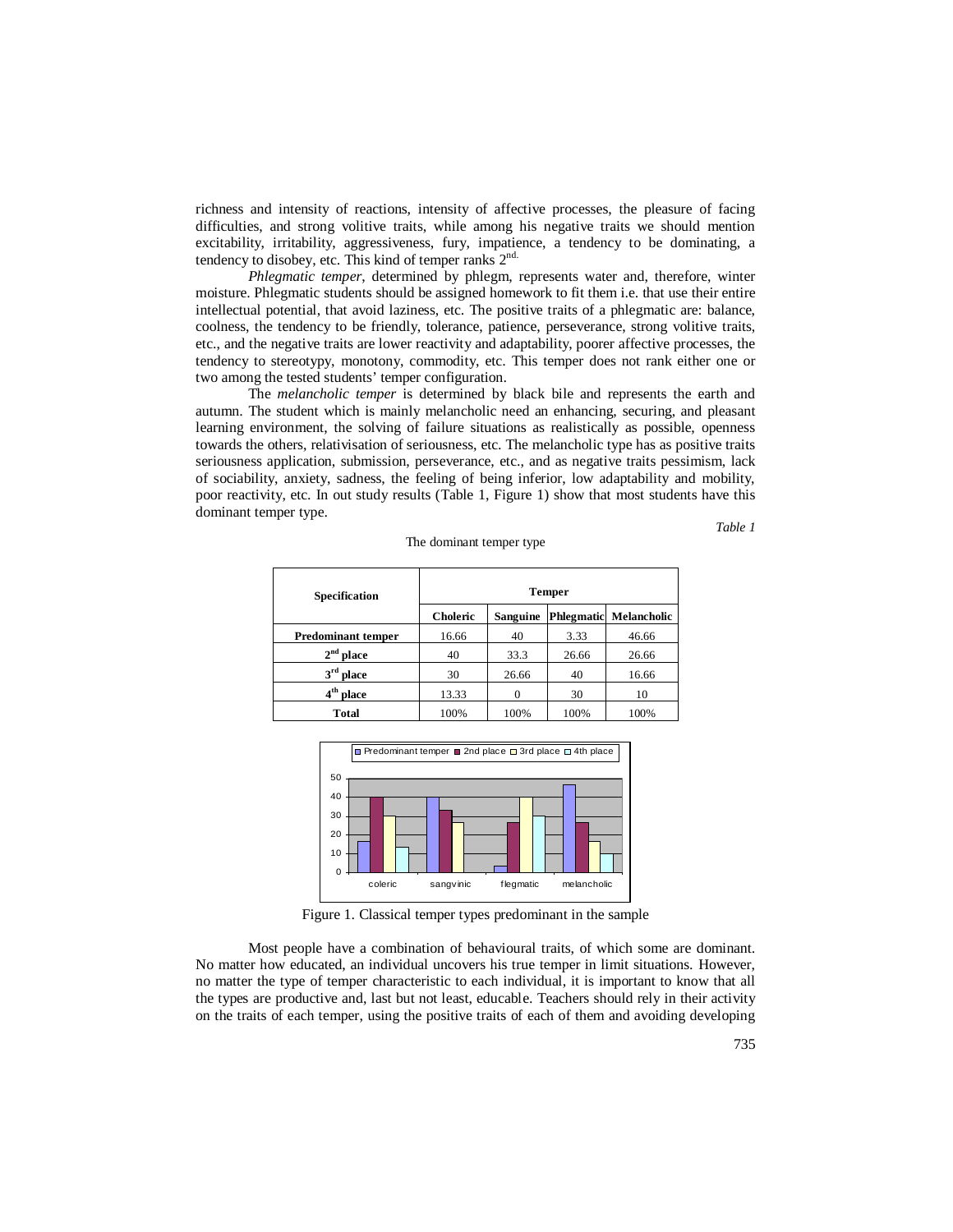negative tendencies. The temper features of the students can be defined by monitoring their psychic conduct and on the ground of some specific research methods (tests, laboratory experiments, the biographic method, etc.). Because of heredity, education can only be done in time on the ground of systematic exercises, directed in three directions: strengthening the balance (in choleric), increasing reactivity (in melancholic), and increasing mobility (in phlegmatic). As for the results in Questionnaire PA, it identifies the strong tendencies of the different subjects, that make up a certain image and imprints them certain behaviour.

Karl Leonard's typology contains the following types:

The **demonstrative** type. He has a normal capacity of rejecting, taking things out of his conscience, forgetting unpleasant elements of his experience. He has the following traits: phoniness, self-praising; he inhibits the unpleasant feeling of praising himself, the fear of being disapproved by the others and, as such, makes up a beautiful aura and enjoys it; the tendency to show off, to stir an interest doubled by respect; he ignores shyness or shame when he is the focus of everybody's attention, keeping proud and happy even when this attention is partially reprobative; the tendency to impress; the tendency to be self-content; the tendency to self-pity, to martyrdom. Since he tends to reject future drawbacks, he can make hasty decisions. He can be interested, nice, and kind to people he can use, but he does not hide his selfishness, his pleasure to stir the waters, to solve differences by stirring people, his gossiping nature, his desire to please his interlocutors, etc. He is generally perceived as a nice person, deserving to be loved, as he only reveals his positive side of personality. His positive traits are empathy, adaptability to other people, good negotiator between people, artistic skills (actorship). In out study there are significant results (32.55%0, which ranks this temper last.

*Table 2*

| No.         | <b>Strong tendencies</b> | Percentage | <b>Place</b> |
|-------------|--------------------------|------------|--------------|
| X           | Emotiveness              | 93.02      |              |
| Ш           | Hyper-perseverance       | 83.72      | 2            |
| v           | Hypertimia               | 74.41      | 3            |
| VII         | Cyclotimia               | 69.76      | 4            |
| <b>VIII</b> | Exaltation               | 65.11      | 5            |
| IX          | Anxiety                  | 55.81      | 6            |
| П           | Hyper-exactness          | 46.51      | 7            |
| IV          | Lack of control          | 37.2       | 8            |
| VI          | Dystimia                 | 37.2       | 8            |
|             | Demonstrativeness        | 32.55      | 9            |
|             |                          |            |              |





Figure 2. Frequency of strong tendencies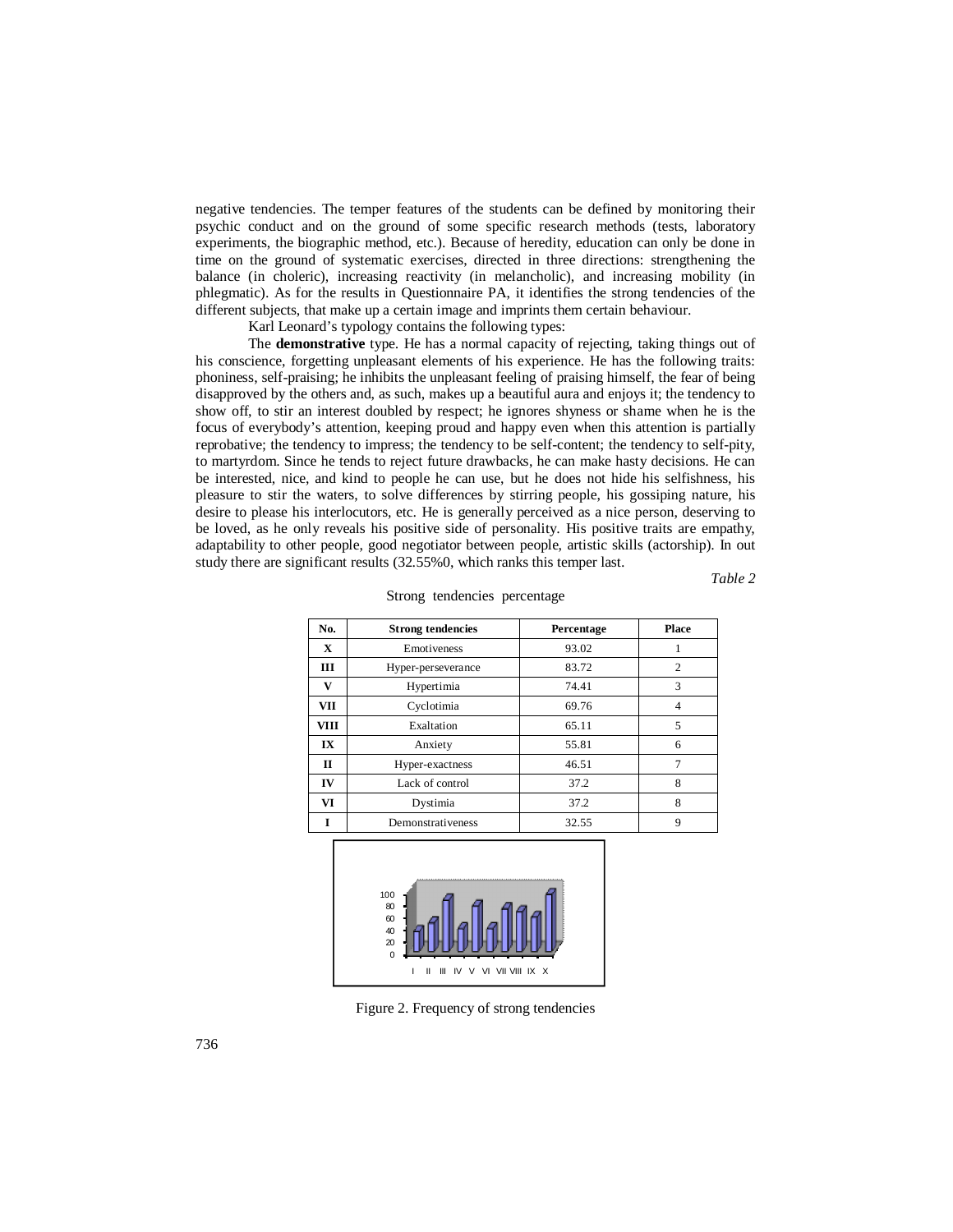The **hyper-exact temper** is a particularly socially valuable person but with rather high costs for the person himself. He is characterised by some important features: undecided in matters of importance; excessive personal hygiene; thorough; perfectionist, as he checks everything several times to make sure it is well done; concerned, even anxious about the quality of the work done; sense of responsibility and well-developed sense of duty; the hyperexact child is applied and ordered, working sometimes much above his forces. The hyperactive temper has 46.51%, ranking seventh.

The **hyper-perseverant temper** has a strong personality, willing to be among the best in his group. A favourable environment develops many qualities, as he has the personality of a victor; ambitious, willing to do positive things, proud of what he has achieved and discontent of public acknowledgement, capable of immorality in achieving his goals; wishing for personal prestige, he has a strong feeling of his own value; his behaviour is determined more by affection than by reason, i.e. in his controversies he cannot forget previous conflicts; very suspicious, he always wants to be right, and even gets to fight anything that contradicts him. In our sample this tendency ranks first, which is compatible with the status of educable in a high education institution.

The **incontrollable temper** is characterised by the fact that his irritation increases in intensity so much, that he needs a discharge after a progressive increase. Other features of his uncontrolled temper are: impulsive reactivity, fights with his colleagues, aggressive in his behaviour; he lives in the present, never think further, never schedule medium- or long-term activities; hard-working and bound to physical activities, he never complaints about the amount of work to do, but about the disturbances that may interfere with his work; he can be pedantic; he has an athlete conformation; in teenagers, there is runaway from home, mainly unmotivated; if tempted, he can easily commit crimes, sometimes to get the necessary things; students are difficult to educate and can have a slow, lazy mind and too many details while telling a story. In combination with hyper-perseverance, this temper can lead to very dangerous consequences. This temper shares 37.20% of the students, ranking eighth.

 The **hypertonic temper** presents a combination of joy, will of action, need to talk, and a tendency towards digression, even to "idea flight". The subject can be capable of initiative, innovation, and valuable achievements; he is a good storyteller and has a developed sense of humour. All these features can turn into defects in a hostile environment or in psychic unbalance, which could lead to: shallowness, incapacity of completed something he has begun to do, irritability, lack of ethics, incapacity of following a goal. This is the frequent tendency in our sample with 74.41%, which ranks it  $3^{rd}$ .

The **dystimic temper** is the contrary of a hypertonic. The prevailing features are seriousness, low impulse to act, slow mind, introversion, and serious ethic profile. It ranks eighth, together with lack of control, with a lower share (37.20%).

The **cyclotimic temper** (the **labile temper**) is a normal average temper, an alternance between hypertonic and dystimic.

The exalted temper reacts much more intense to different events (enthusiasm or despair). The causes are rather noble, superior, and altruistic than selfish. He gets enthusiastic up to ecstasy by music, fine arts, nature, sports, religion, or conception of the world. He can be dominated by fear, scare, and the concern for his own person could become excessive; he lives despair from pity for man or animals; he can be deeply unhappy for just nothing related to himself or to somebody else; he usually has an artistic nature (particularly poets) and he generally find it hard to live as his particularly sensible reactions make him less apt to face brutal difficulties of existence. The exaltation state is characteristic to teenage hood. In our sample, it ranks however fifth, sharing 65.11%.